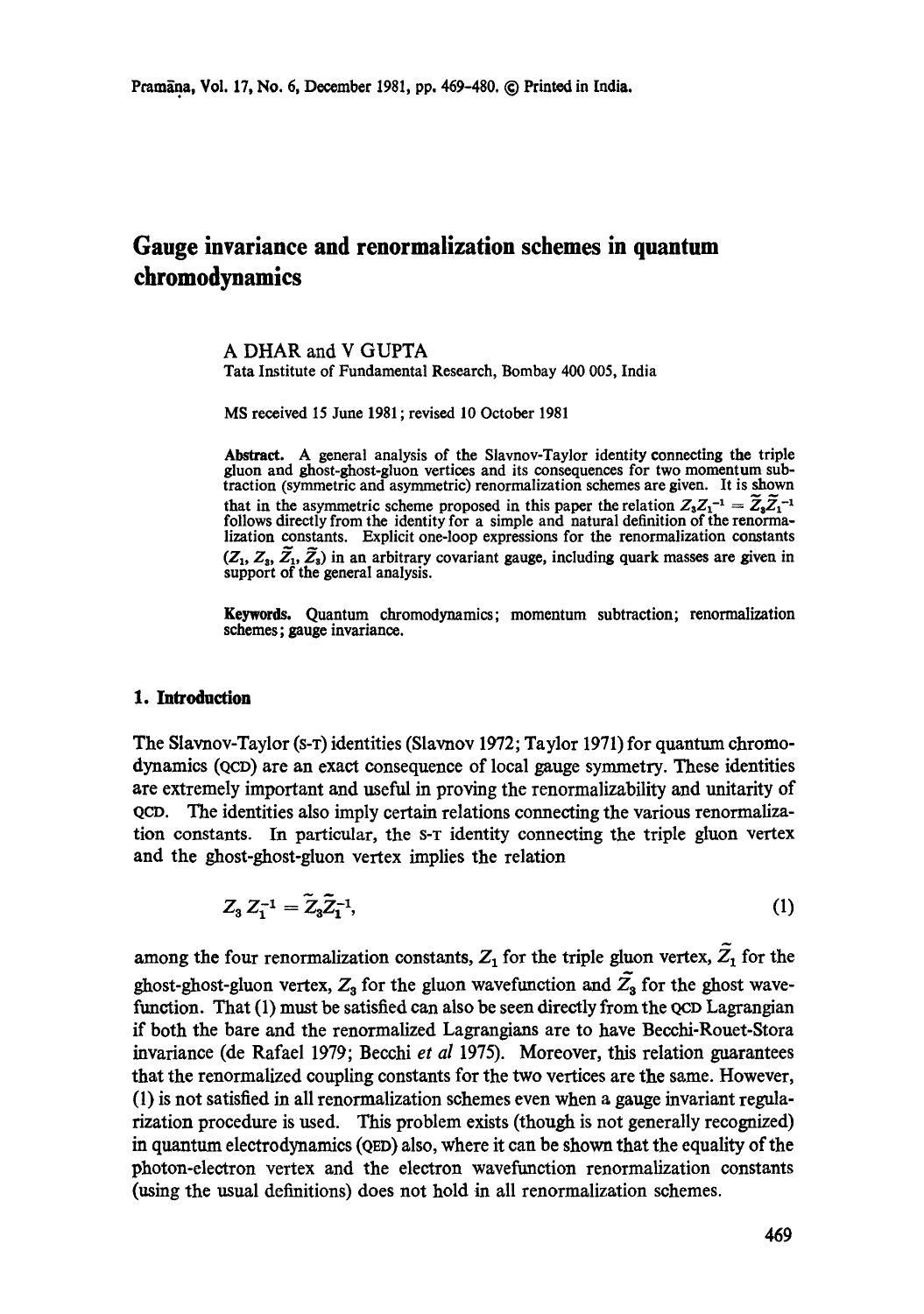Of the three renormalization schemes discussed in the literature, the minimal scheme, Ms ('t Hooft 1973), and the  $\overline{MS}$  scheme (Bardeen *et al* 1978) satisfy (1). Unfortunately, however, these schemes give rather large higher order corrections in perturbative QCO\*. The symmetric momentum subtraction scheme (SMOS) gives small higher order corrections, but (1) is not satisfied in this scheme for a natural definition of the renormalization constants (Celmaster and Gonsalves 1979; Chiu 1981). In this paper we propose a new renormalization scheme for QCD, the asymmetric momentum subtraction scheme  $(AMOS)**$  and show that  $(1)$  is true to all orders in this scheme for a simple and natural definition of the renormalization constants. We substantiate this result by explicit calculations to one-loop order in an arbitrary covariant gauge including quark masses.

The organization of the paper is as follows. In §2a general and detailed analysis of the relevant s-r identity is carried out. Consequences of this analysis are studied in  $\S$  3 where (1) is proved for AMOS. Also, in this section, a discussion for smos is given for comparison. Results of one loop calculations for the renormalization constants are presented in § 4, followed by concluding remarks in § 5.

# **2. General analysis of the S-T identity**

The s-r identity satisfied by the proper triple gluon vertex  $\Gamma_{\mu\nu\lambda}^{ijk}$  and the associated ghost-ghost-gluon vertex  $G^{ijk}_{\mu\sigma}$  is

$$
- p^{\mu} \Gamma_{\mu\nu\lambda}^{ijk} (p, q, r) [1 + b (p^{2})] = G_{\nu\sigma}^{jik} (q, p, r) (r^{2} g^{\sigma}_{\lambda} - r^{\sigma} r_{\lambda}) [1 + \pi(r^{2})] + G_{\lambda\sigma}^{kij} (r, p, q) (q^{2} g^{\sigma}_{\nu} - q^{\sigma} q_{\nu}) [1 + \pi(q^{2})].
$$
 (2)

The various quantities appearing in (2) have been defined in figure 1. The dependence on the covariant gauge parameter  $a$  has not been indicated in (2) for simplicity. The functions b and  $\pi$  are connected with  $Z_3$  and  $Z_3$ , the precise definition depends on the renormalization scheme used. The relevant dependence on the colour group indices  $(i, j \text{ and } k)$  of the vertices, using charge conjugation invariance, appears through the structure constants  $f^{ijk}$ . Without loss of generality one can write

$$
\Gamma_{\mu\nu\lambda}^{ijk}(p,q,r) = gf^{ijk} \Gamma_{\mu\nu\lambda}(p,q,r), \qquad (3a)
$$

$$
G_{\mu\nu}^{ijk} (p, q, r) = g f^{ijk} G_{\mu\nu} (p, q, r), \qquad (3b)
$$

<sup>\*</sup>For an alternative approach to renormalization scheme dependence of perturbative approximants to physical quantities (which is a problem in any perturbative field theory) see Stevenson (1981a, b).

<sup>\*\*</sup> The asymmetric scheme for QCD was first proposed by us in a preliminary version of the present paper which was issued as preprint no. TIFR/TH/80-32 in October 1980.

<sup>1&</sup>quot;Equation (3a) can be proved using the formal expression for triple gluon vertex as a vacuum expectation value of the  $\overline{T}$ -product of three gluon fields and charge conjugation invariance. In (3b) terms proportional to  $d^{ijk}$  (completely symmetric in i, j and k) which might possibly arise in higher loop orders are not relevant in the present context since (2), due to (3a), does not connect them with the triple gluon vertex.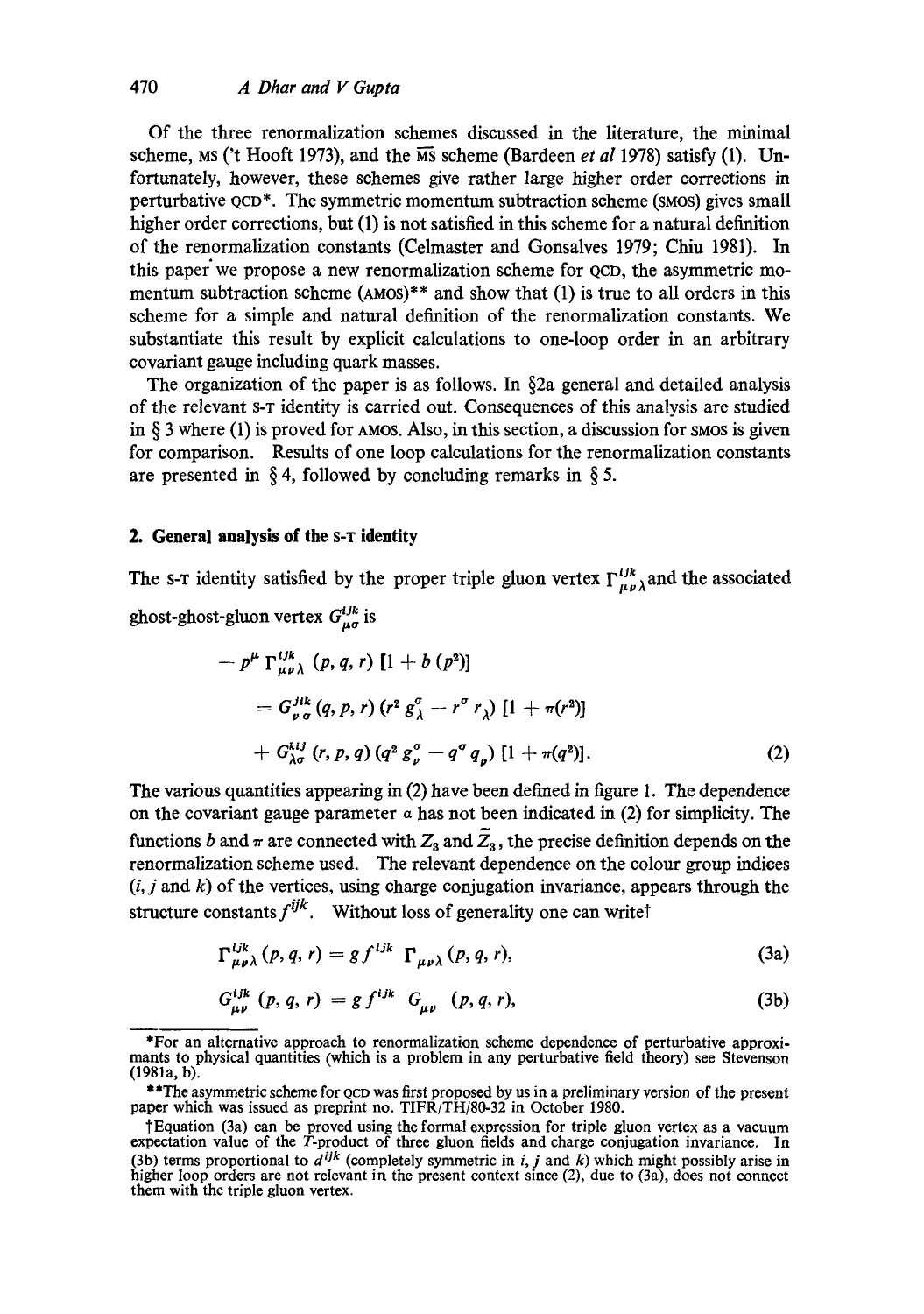



where g is the dimensionless unrenormalized coupling constant. In terms of  $\Gamma_{\mu\nu\lambda}$ and  $G_{\mu\nu}$  defined by (3), the s-T identity in (2) reduces to

$$
p^{\mu} \Gamma_{\mu\nu\lambda}^{pqr}
$$
  
=  $G_{\nu\sigma}^{qpr} (r^2 g^{\sigma}_{\lambda} - r^{\sigma} r_{\lambda}) R^{rp} - G_{\lambda\sigma}^{rpq} (q^2 g^{\sigma}_{\nu} - q^{\sigma} q_{\nu}) R^{qp}$ , (4)

where the definitions

$$
\Gamma_{\mu\nu\lambda}^{pqr} \equiv \Gamma_{\mu\nu\lambda} (p, q, r), \tag{5a}
$$

$$
G_{\mu\nu}^{\rho q r} \equiv G_{\mu\nu} (p, q, r), \tag{5b}
$$

$$
R^{qp} \equiv R(q^2, p^2) \equiv \frac{1 + \pi(q^2)}{1 + b(p^2)},
$$
\n(5c)

have been used.  $R^{rp}$  is obtained by replacing q by r in (5c). To make further use of (4) we need the general Lorcntz structure of the tensors appearing in it.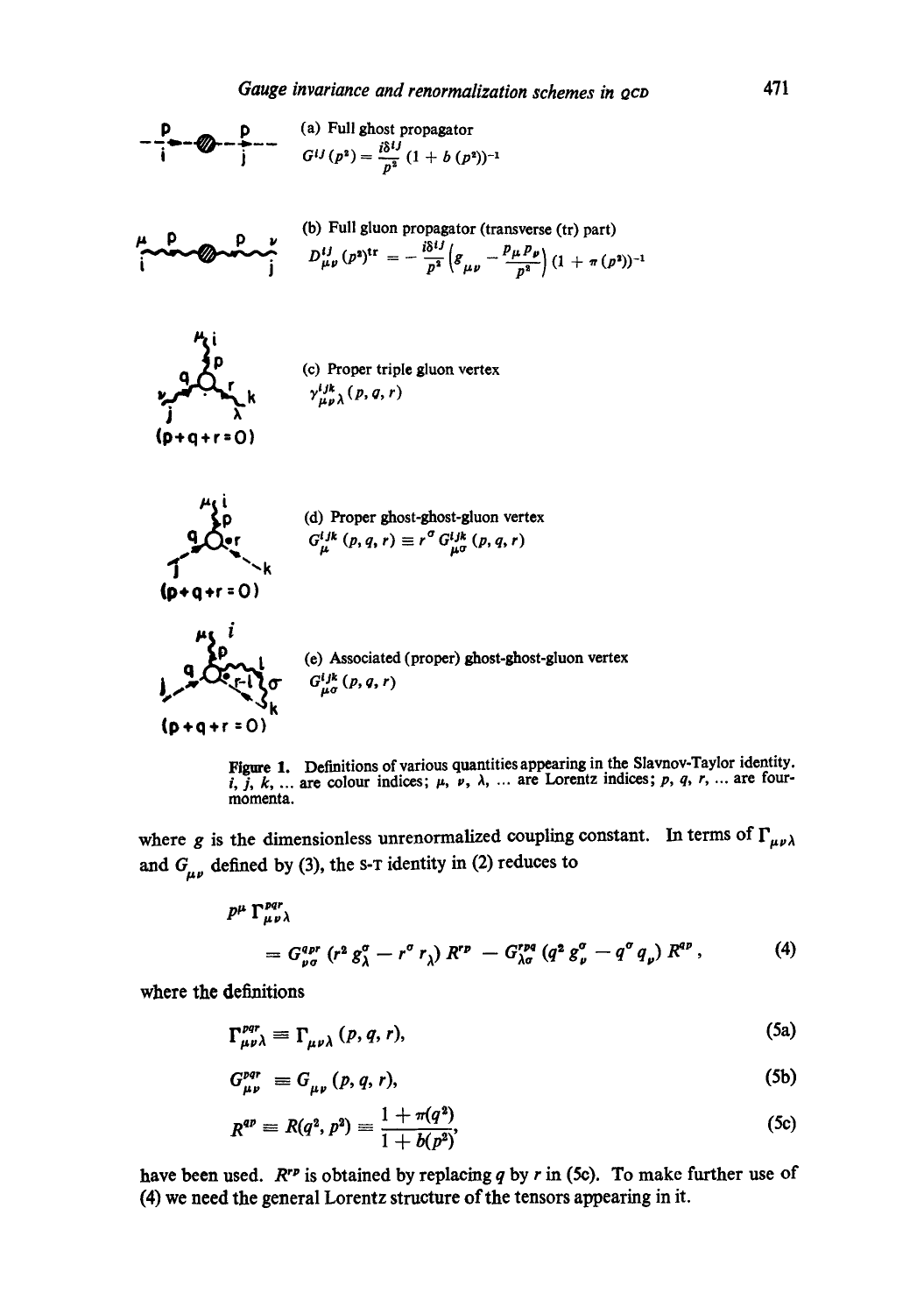### 2.1 *Ghost-ghost-gluon vertex*

The most general Lorentz structure of the tensor  $G_{\mu\sigma}^{pqr}$  is given by

$$
G_{\mu\sigma}^{pqr} = G_1^{pqr} g_{\mu\sigma} + G_2^{pqr} r_{\mu} r_{\sigma} + G_3^{pqr} r_{\mu} q_{\sigma}
$$
  
+ 
$$
G_4^{pqr} r_{\sigma} q_{\mu} + G_5^{pqr} q_{\mu} q_{\sigma}.
$$
 (6)

In  $(6)$  we have used the superscripts to denote the arguments (as in  $(5c)$ ) of the five invariant functions, so that  $G^{part}_i \equiv G_i (p^2, q^2, r^2)$ . It is clear that in general  $G^{part}_i \neq$  $G^{app}_{i} \neq G^{rep}_{i}$ , etc. We will use this notation throughout the subsequent analysis. Writing

$$
G_{\mu}^{ijk}(p,q,r)=g f^{ijk} G_{\mu}^{pqr}=\widetilde{G}_1^{pqr}r_{\mu}+\widetilde{G}_2^{pqr}q_{\mu}, \qquad (7)
$$

and using the relation in figure (ld) and (6), one obtains

$$
\widetilde{G}_1^{pqr} = G_1^{pqr} + r^2 G_2^{pqr} + (q.r) G_3^{pqr}, \qquad (8a)
$$

$$
\widetilde{G}_2^{pqr} = r^2 G_4^{pqr} + (q.r) G_5^{pqr}.
$$
 (8b)

## 2.2 *Triple gluon vertex*

The most general form of  $\Gamma_{\mu\nu\lambda}^{par}$  will involve nine terms like  $p_{\mu}g_{\nu\lambda}$ , etc., linear in the momenta, and twenty-seven three momenta terms, like  $p_{\mu}p_{\nu}q_{\lambda}$ ,  $p_{\mu}q_{\nu}r_{\lambda}$ , etc. Each of these will be multiplied by a function of the invariants constructed out of  $p$ ,  $q$  and r. However, the imposition of Bose symmetry, which requires the tensor to be antisymmetric under the exohange of any pair of momenta and the corresponding Lorentz indices (*i.e.*  $\Gamma_{\mu\nu\lambda}^{pqr} = -\Gamma_{\nu\mu\lambda}^{qpr}$ , etc.), reduces the number of independent invariant functions to nine. Finally, the use of energy-momentum conservation,  $p + q + r = 0$ , reduces this number to three. In terms of the two independent momenta  $q$  and  $r$ , one obtains

$$
\Gamma_{\mu\nu\lambda}^{pqr} = \left[ -S_1^{pqr} g_{\mu\nu} q_{\lambda} + \Gamma_1^{qrp} g_{\nu\lambda} q_{\mu} + \Gamma_1^{prq} g_{\lambda\mu} q_{\nu} \right. \n+ S_2^{pqr} q_{\mu} q_{\nu} q_{\lambda} + \Gamma_2^{pqr} q_{\mu} q_{\nu} r_{\lambda} \n+ \left( S_2^{pqr} - \Gamma_3^{qpr} \right) q_{\nu} q_{\lambda} r_{\mu} + \Gamma_3^{pqr} q_{\lambda} q_{\mu} r_{\nu} \right] \n- [q \leftrightarrow r, \nu \leftrightarrow \lambda], \tag{9a}
$$

where  $S_{1,2}^{pqr} = \Gamma_{1,2}^{pqr} + \Gamma_{1,2}^{qpr}$ , (9b)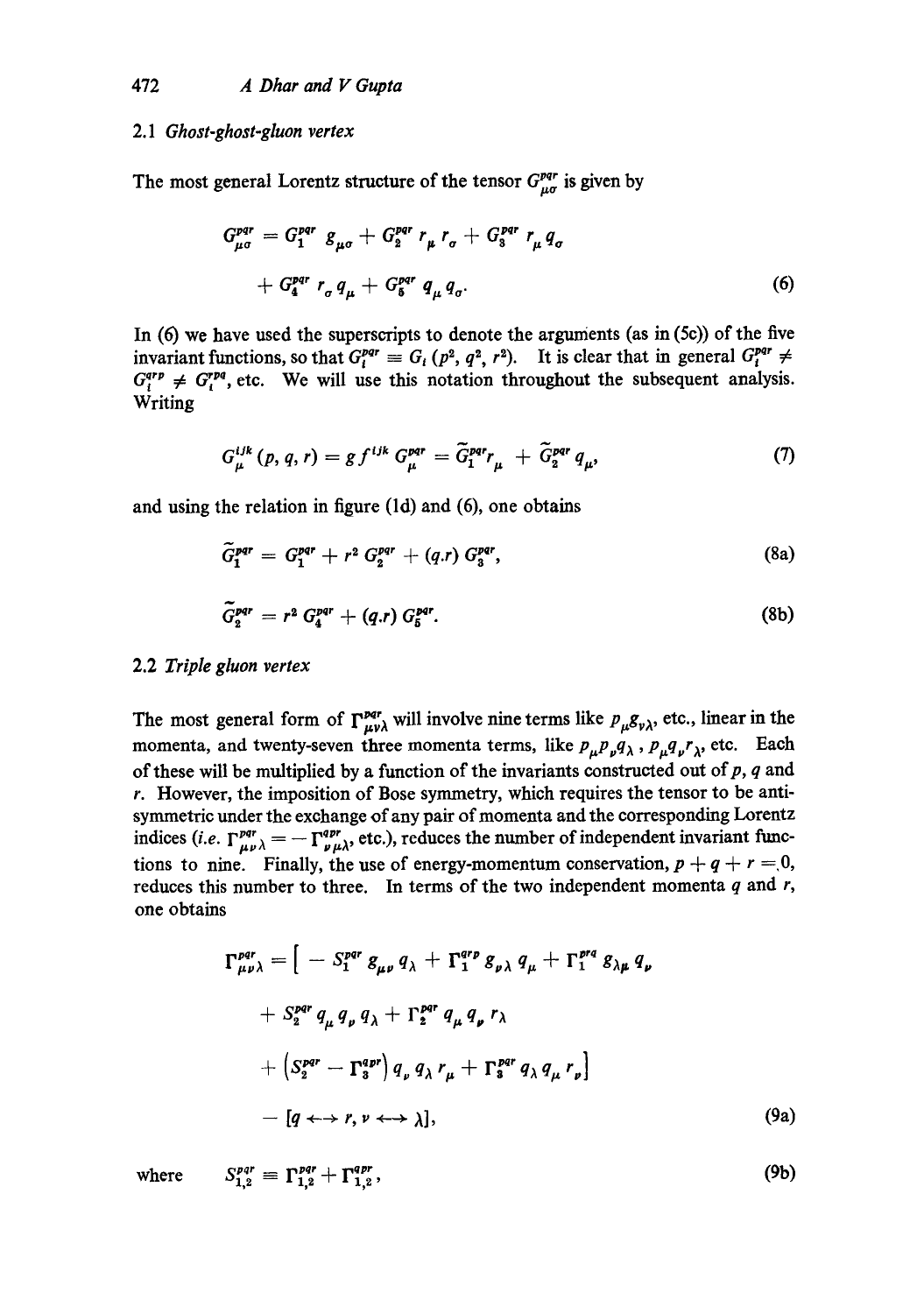and the functions  $\Gamma_2^{pqr}$  and  $\Gamma_3^{pqr}$  satisfy the relations

$$
\Gamma_2^{par} + \Gamma_2^{pra} - S_2^{arp} = \Gamma_3^{apr} - \Gamma_3^{rap}, \qquad (9c)
$$

$$
\Gamma_3^{pqr} + \Gamma_3^{prq} = \Gamma_3^{qrp} + \Gamma_3^{qpr}, \qquad (9d)
$$

and their cyclic permutations. However only four of these are independent. The function  $\Gamma^{pq}$  has no symmetry properties with respect to the interchange of its arguments.

# 2.3 *Relations from the S-T identity*

The general expressions in (6) and (9) are substituted in (4) to obtain relations among the invariant functions appearing in the ghost-ghost-gluon and the triple gluon vertices.

One obtains

$$
r^{2} R^{r p} G_{1}^{q p r} - q^{2} R^{q p} G_{1}^{r p q} = (p \cdot q) \Gamma_{1}^{q r p} - (p \cdot r) \Gamma_{1}^{r q p}, \qquad (10a)
$$
  
\n
$$
R^{q p} G_{1}^{r p q} + r^{3} R^{r p} G_{5}^{q p r} + (q \cdot r) R^{q p} (G_{5}^{r p q} - G_{3}^{r p q})
$$
  
\n
$$
= S_{1}^{p q r} - \Gamma_{1}^{p r q} - p^{2} S_{2}^{p q r} - (p \cdot r) \Gamma_{3}^{q p r}, \qquad (10b)
$$
  
\n
$$
R^{r p} G_{1}^{q p r} + q^{2} R^{q p} G_{5}^{r p q} + (q \cdot r) R^{r p} (G_{6}^{q p r} - G_{3}^{q p})
$$
  
\n
$$
= S_{1}^{p r q} - \Gamma_{1}^{p q r} - p^{2} S_{2}^{p r q} - (p \cdot q) \Gamma_{3}^{r p q}, \qquad (10c)
$$
  
\n
$$
(q \cdot r) (R^{q p} G_{5}^{r p q} - R^{r p} G_{5}^{q p})
$$
  
\n
$$
= \Gamma_{1}^{p q r} - \Gamma_{1}^{p r q} + (p \cdot q) \Gamma_{2}^{p q r} - (p \cdot r) \Gamma_{2}^{p r q}, \qquad (10d)
$$

$$
(r^{2} R^{rp} G_{5}^{apr} - q^{2} R^{qr} G_{5}^{rpq}) - (r^{2} R^{rp} G_{3}^{apr} - q^{2} R^{qr} G_{3}^{rpq})
$$
  
= 
$$
S_{1}^{par} - S_{1}^{rpq} + (p \cdot q) \Gamma_{3}^{pqr} - (p \cdot r) \Gamma_{3}^{prq}.
$$
 (10e)

Equations (I0) and their cyclic permutations constitute a set of fifteen equations which are a consequence of the gauge invariance of the theory. Perturbative calculation using a gauge invariant regularization scheme must respect them to all orders. These relations can be solved for one set of invariant functions in terms of the others, but this is not necessary for the analysis presented below.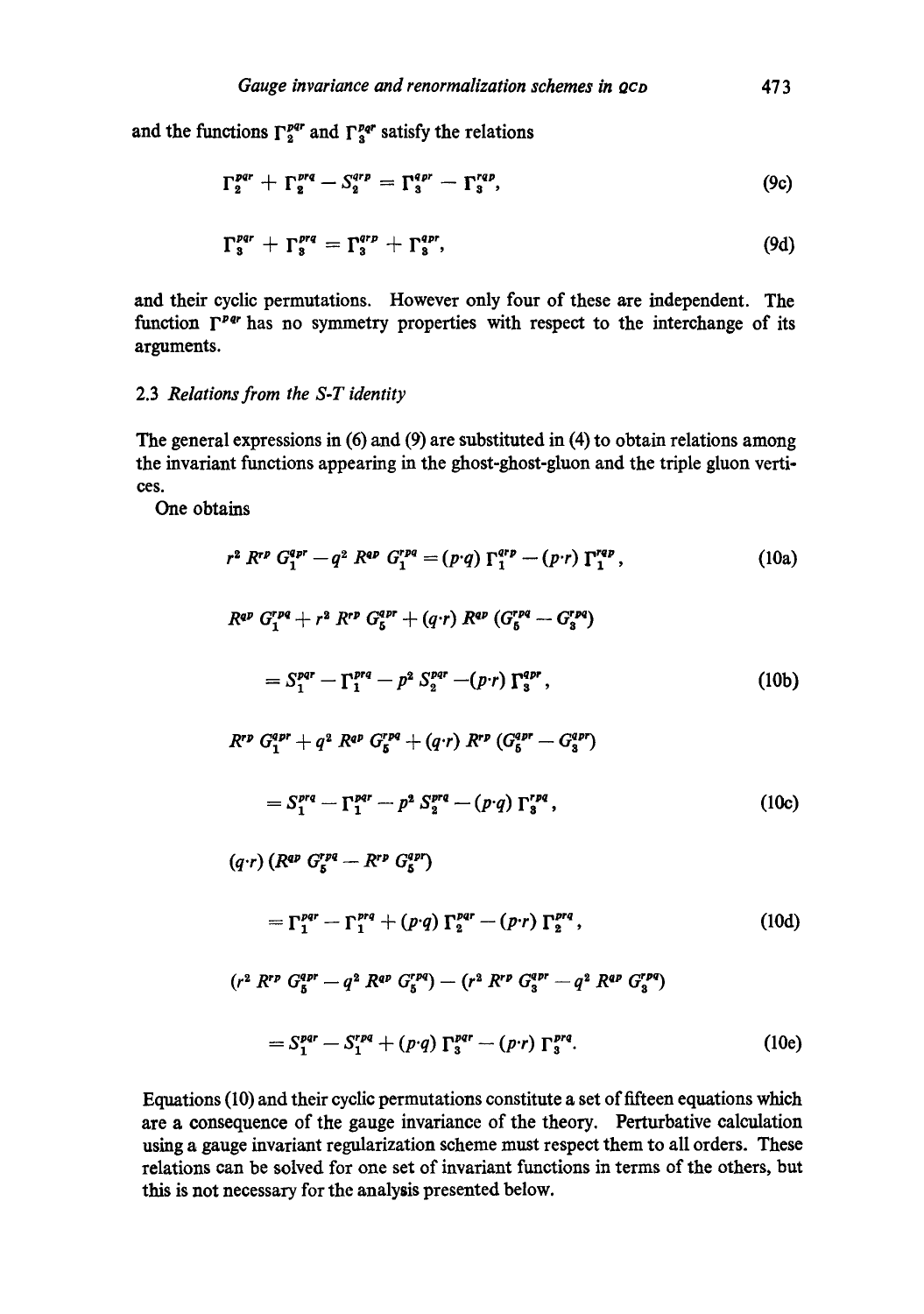## **3. Analysis of different renormalization schemes**

We use dimensional regularization ('t Hooft and Veltman 1972; Bollini and Gambiagi 1972) in which divergences are regulated by continuing loop integrals from 4 to  $n$ dimensions. The divergences appear as poles in  $\epsilon = 4 - n$  as  $\epsilon \rightarrow 0^+$ . The only superficially divergent quantities are the functions  $\pi(p^2)$ ,  $b(p^2)$ ,  $\Gamma_1^{par}$  and  $G_1^{par}$  or  $\tilde{G}_1^{par}$ (Lee and Zinn-Justin 1972).

Let H stand for any of the functions  $(1 + \pi)^{-1}$ ,  $(1 + b)^{-1}$ ,  $\Gamma_1$  and  $G_1$ . The corresponding renormalized function and the renormalization constant will be denoted by  $H_R$  and  $Z_H$  respectively. We define  $Z_H$  by the equation

$$
H = Z_H H_R. \tag{11a}
$$

The quantities  $H$ ,  $H_R$  and  $Z_H$  have the perturbation expansions

$$
H = 1 + \sum_{n=1}^{\infty} g^{2n} H^{(n)}, \qquad (11b)
$$

$$
H_R = 1 + \sum_{n=1}^{\infty} g_R^{2n} H_R^{(n)}
$$
 (11c)

and

$$
Z_H = 1 + \sum_{n=1}^{\infty} g^{2n} Z_H^{(n)}
$$
 (11d)

where  $g_R$  is the renormalized coupling constant and has the expansion

co.

$$
g_R = gZ_g = g \left[ 1 + \sum_{n=1}^{\infty} g^{2n} Z_g^{(n)} \right].
$$
 (11e)

 $H^{(n)}$  is the sum of a divergent part,  $H_A^{(n)}$ , and a finite part,  $H_f^{(n)}$ , which have the general form

$$
H_{d}^{(n)} = \sum_{m=1}^{n} H_{d}^{(n,m)} \epsilon^{-m}, \quad H^{(n)} = \sum_{m=0}^{\infty} H^{(n,m)} \epsilon^{m}.
$$
 (11f)

 $H_R^{(n)}$  is finite and has the general form

$$
H_R^{(n)} = \sum_{m=0}^{\infty} H_R^{(n,m)} \epsilon^m.
$$
 (11g)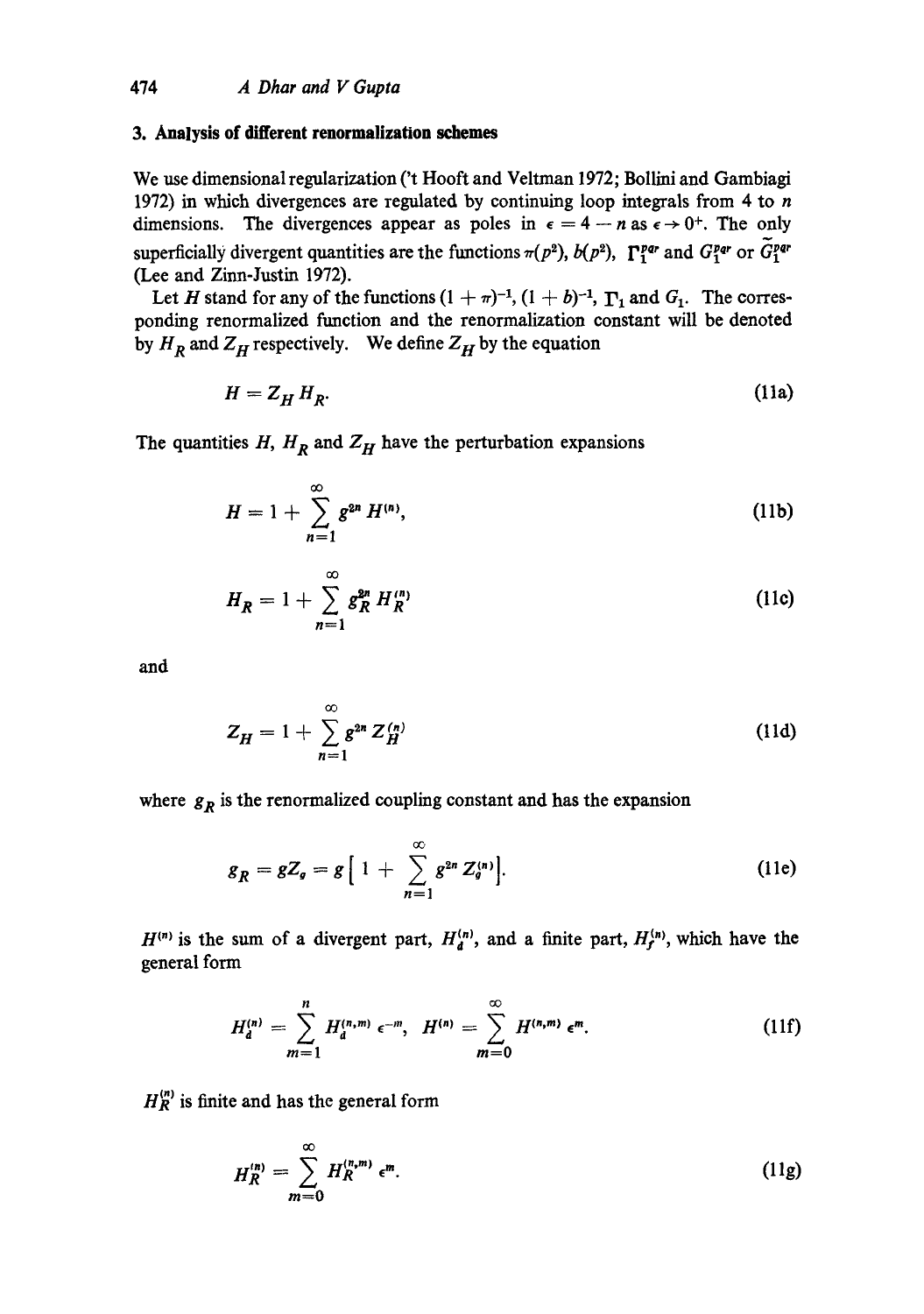In the MS scheme all  $Z_H^{(n)}$  and  $Z_a^{(n)}$  are defined to contain only the pole terms. Using (10) and (11) it is then easy to verify that (1) is satisfied in this scheme, as is well known.

In a momentum subtraction scheme, apart from the divergent part, the renormalization constants contain a finite part as well. The value of the latter is fixed by choosing definite values for the external momenta *(viz.* the subtraction point). Different choices give different momentum subtraction schemes. In all cases, one chooses  $H_R$  [(11a)] to be unity at the subtraction point, so that  $Z_H$  is simply given by the value of  $H$  at that point.

#### *3.1 Symmetric momentum subtraction scheme* (sMos)

In smos, one chooses a symmetric subtraction point,  $p^2 = q^2 = r^2 = -M^2$ , where  $M$  is some arbitrary mass. The renormalization constants are then defined by

$$
Z_3^{-1} \equiv 1 + \pi \, (-M^2), \quad \tilde{Z}_3^{-1} \equiv 1 + b \, (-M^2), \tag{12}
$$

$$
Z_{1S}^{-1} \equiv \left. \Gamma_1^{pqr} \right|_{p^2 = q^2 = r^2} = -M^2 \tag{13}
$$

$$
\tilde{Z}_{1S}^{-1} = G_1^{pqr} \big|_{p^2 = q^2 = r^2} = -M^2 \tag{14}
$$

The subscript S (for symmetric) is used for  $Z_1$  and  $\tilde{Z_1}$  since, unlike  $Z_3$  and  $\tilde{Z_3}$ , they are different in smos and AMOS. In smos, (12) provides the most natural definition of  $Z_1$  since at the symmetric point the tensor  $\Gamma_{\mu\nu}^{pqr}$  [see (9)] reduces to the form  $\Gamma_1$  $(\Gamma_{\mu\nu})_{\text{bare}} + 3$  momenta terms. The definition of  $\widetilde{Z}_1^{-1}$  is different from the customary one. Usually the coefficient of  $r_{\mu}$  in  $G^{ijk}_{\mu}$  (p, q, r) (written in terms of the pair (r, q) or  $(r, p)$  of independent momenta) is defined to be  $\overline{Z_1}^1$ . However, the conclusions of this section remain unchanged regardless of the definition used.

At the symmetric point (10a, d.and e) are identically satisfied while, using the above definitions, (10b, or c) yields

$$
\widetilde{Z}_3 \left[ \widetilde{Z}_{1S}^{-1} - \frac{M^2}{2} (G_3 + G_5) \right] = Z_3 \left[ Z_{1S}^{-1} + \frac{M^2}{2} (4 \Gamma_2 - \Gamma_3) \right], \tag{15}
$$

where  $G_i$  and  $\Gamma_i$  are the values of the corresponding functions  $G_i^{par}$  and  $\Gamma_i^{par}$  at the symmetric point. It is clear that (1) is not valid in this scheme. Furthermore, the constants  $G_3$ ,  $G_5$ ,  $\Gamma_2$  and  $\Gamma_3$  have dimensions of (mass)<sup>-2</sup>, so they must all be proportional to  $M^{-2}$ . It is therefore not obvious that even in the limit  $M \rightarrow 0$  (1) will emerge. One can, of course, force (1) to hold by redefining  $Z_1$  and  $\tilde{Z_1}$  to be the combinations in the square brackets in (15). However, this will merely serve to complicate their computation. Moreover, in QED also SMOS fails to give the usual relation between the renormalization constants in a natural way.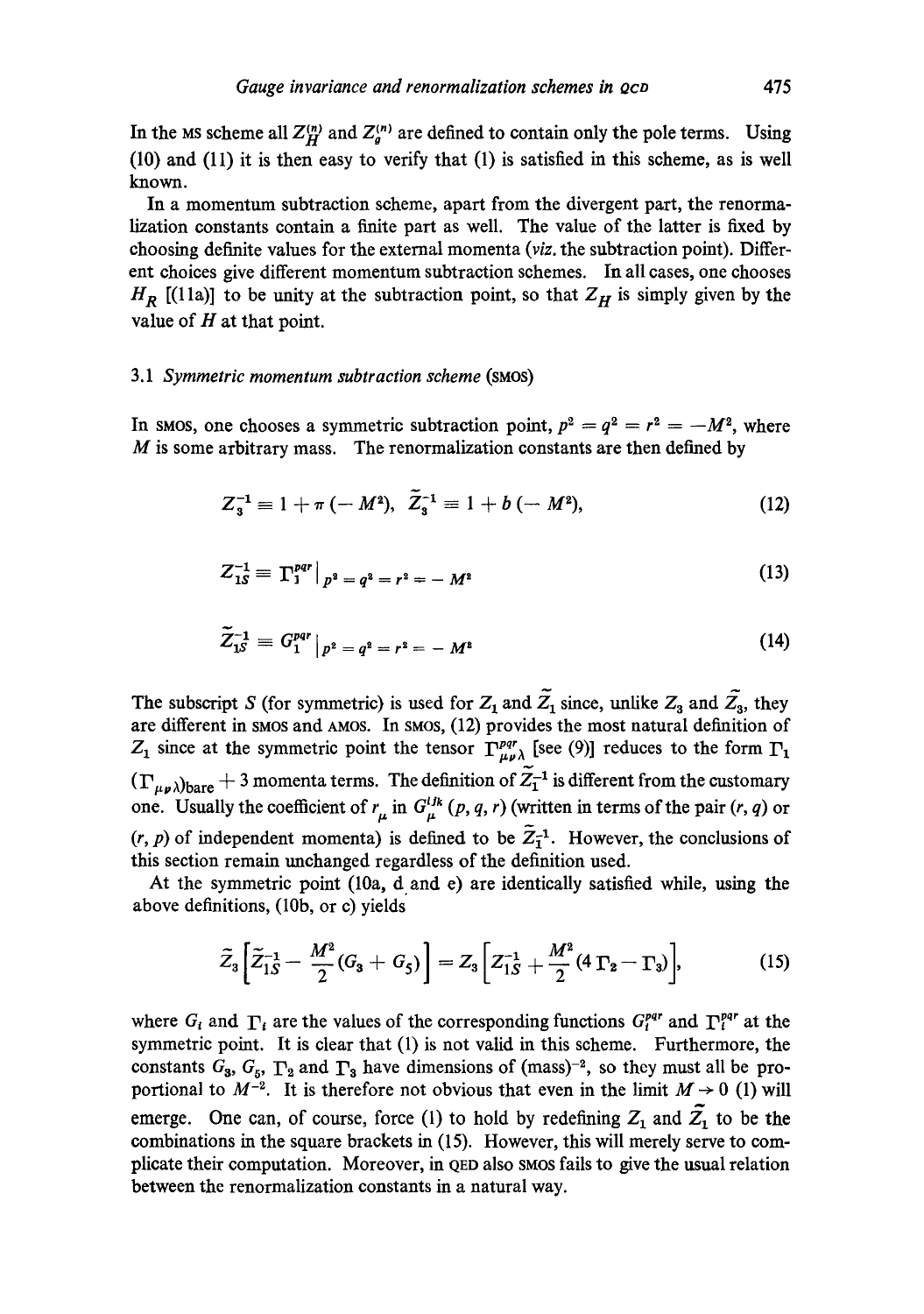### 3.2 *Asymmetric momentum subtraction scheme* (AMOS)

In this scheme, proposed by us, the vertex renormalization constants arc defined by choosing an asymmetric subtraction point in which the four-momentum of one of the external legs is put equal to zero. More precisely, we define

$$
Z_{1A}^{-1} = \Gamma_1^{pqr} \Big|_{q=0, p^2 = r^2} = -M^2,
$$
 (16a)

$$
\tilde{Z}_{1A}^{-1} = G_1^{par} \big|_{p=0, q^2 = r^2} = -M^2. \tag{16b}
$$

The wave function renormalization constants,  $Z_3$  and  $\tilde{Z}_3$ , are still given by (12). The subscript  $A$  stands for the asymmetric prescription used. For these definitions to be useful in practice it is necessary that the functions  $\Gamma_1^{pqr}$  and  $G_1^{pqr}$  have no infrared divergences in the limit of q and p going to zero respectively. A power counting proof is available which guarantees this (Poggio and Quinn 1976). Also, our explicit calculations at one loop level (see  $\S 4$ ) do give infrared finite answers for  $Z_{1A}$ and  $\overline{Z}_{1A}$  as defined in (16). Here we show that (1) is valid for the above definitions. To see this put  $r = 0$  in (10a). This gives

$$
R^{pp} G_1^{opp} = \Gamma_1^{pop}.\tag{17}
$$

Now, setting  $p^2 = -M^2$  and using (12) and (16) one obtains  $Z_3 Z_{1A}^{-1} = \tilde{Z}_3 \tilde{Z}_{1A}^{-1}$ . This means that in AMOS it is possible to satisfy  $(1)$  and preserve the  $s$ - $\overline{\textbf{r}}$  identity (during renormalization) to all orders for an arbitrary covariant gauge.

## **4. One loop calculations**

We have performed full one loop calculation of the renormalization constants to substantiate the earlier general discussion. These calculations have been performed using dimensional regularization for an arbitrary covariant gauge parameter  $\alpha$  and including quark masses. The Feynman rules used and the diagrams which contribute are shown in figure 2 and figure 3 respectively.

The general expressions for the Z's are of the form

$$
\widetilde{Z}_3 = 1 + \frac{g^2}{16\pi^2} C_2(G) \left[ \left( \frac{3}{2} - \frac{a}{2} \right) \left( \frac{1}{\epsilon} + \overline{\gamma} \right) + \widetilde{A}_3 + \widetilde{B}_3 \; a \right] + O \left( g^4 \right), \quad (18)
$$

$$
\widetilde{Z}_1 = 1 + \frac{g^2}{16\pi^2} C_2 \left( G \right) \left[ -a \left( \frac{1}{\epsilon} + \bar{\gamma} \right) + \tilde{A}_1 + \tilde{B}_1 a + \tilde{C}_1 a^2 \right] + O \left( g^4 \right),
$$
\n
$$
Z_3 = 1 + \frac{g^2}{16\pi^2} \left[ C_2 \left( G \right) \left( \frac{13}{3} - a \right) - \frac{8}{3} T \left( R \right) \right] \left( \frac{1}{\epsilon} + \bar{\gamma} \right)
$$
\n
$$
+ \frac{g^2}{16\pi^2} \left[ C_2 \left( G \right) \left( A_3 + B_3 a + C_3 a^2 \right) - \frac{8}{3} T \left( R \right) F_3 \right] + O \left( g^4 \right), \quad (20)
$$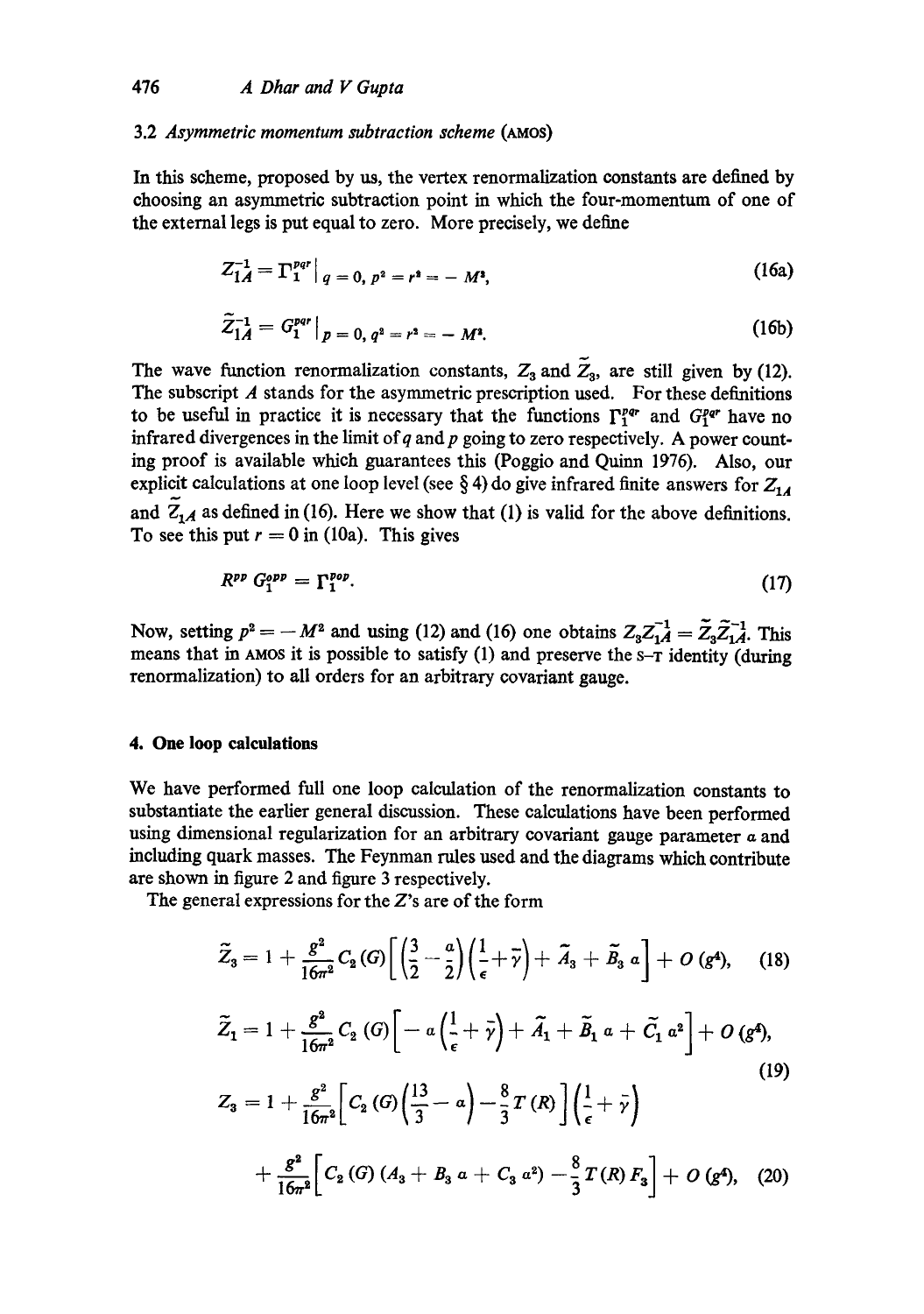

Figure 2. Feynman rules used in calculations.  $A$  denotes fermion flavour, while  $T_{\alpha\beta}^t$  are generators of the colour group which satisfy the commutation relation  $[\overline{T}^t, T^t] = i f^{t}$  is the unrenormalized coupling constant and  $\alpha$  is the unrenormahzed gauge parameter.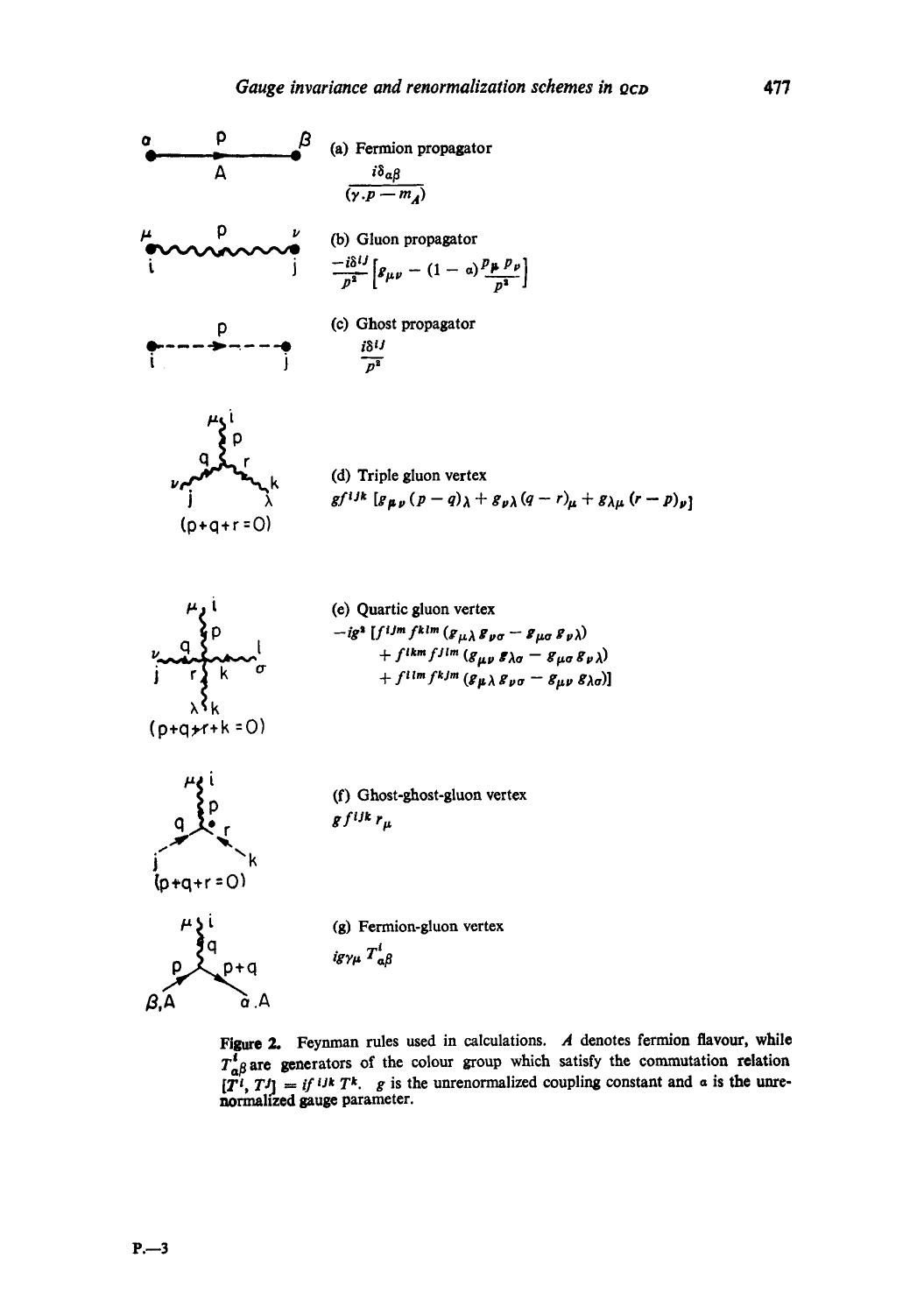

**Figure 3.**  Diagrams which contribute to one-loop order to the renormalization constants.

$$
Z_1 = 1 + \frac{g^2}{16\pi^2} \Bigg[ C_2(G) \left( \frac{17}{6} - \frac{3}{2} a \right) - \frac{8}{3} T (R) \Bigg] \left( \frac{1}{\epsilon} + \overline{\gamma} \right)
$$
  
+ 
$$
\frac{g^2}{16\pi^2} \Bigg[ C^2(G) (A_1 + B_1 a + C_1 a^2 + D_1 a^3) - \frac{8}{3} T(R) F_1 \Bigg]
$$
  
+ 
$$
O (g^4).
$$
 (21)

Here  $2\bar{\gamma} \equiv (\ln 4\pi - \gamma_E)$  and  $\gamma_E$  is the Euler-Mascheroni constant. The gauge group (with generators T<sup>i</sup>) factors are defined by  $f^{lab} f^{Jab} = \delta^{ij} C_2(G)$  and  $Tr(T^i T^j)$  $\mathcal{I} = \delta^{ij} \tilde{T}(R)$ . For  $N_f$  fermion flavours,  $2T(R) = N_f$ , while  $C_2(G) = 3$  for QCD.

In all renormalization schemes the divergent parts (the  $1/$   $\epsilon$  terms) are the same, the differences arise in the choice of the finite terms given by the fifteen constants  $\bar{\gamma}$ ,  $A_t$ ,  $A_1, \ldots$ , etc. The constants  $F_1$  and  $F_3$  which depend on the quark masses  $m_A$  ( $A = 1, 2, \ldots$  $N_f$ ) appear only in  $Z_1$  and  $Z_3$  to one loop order. In the MS scheme only the 1/ $\epsilon$  part is kept and these satisfy (1), as is well-known. In contrast, in the momentum sub-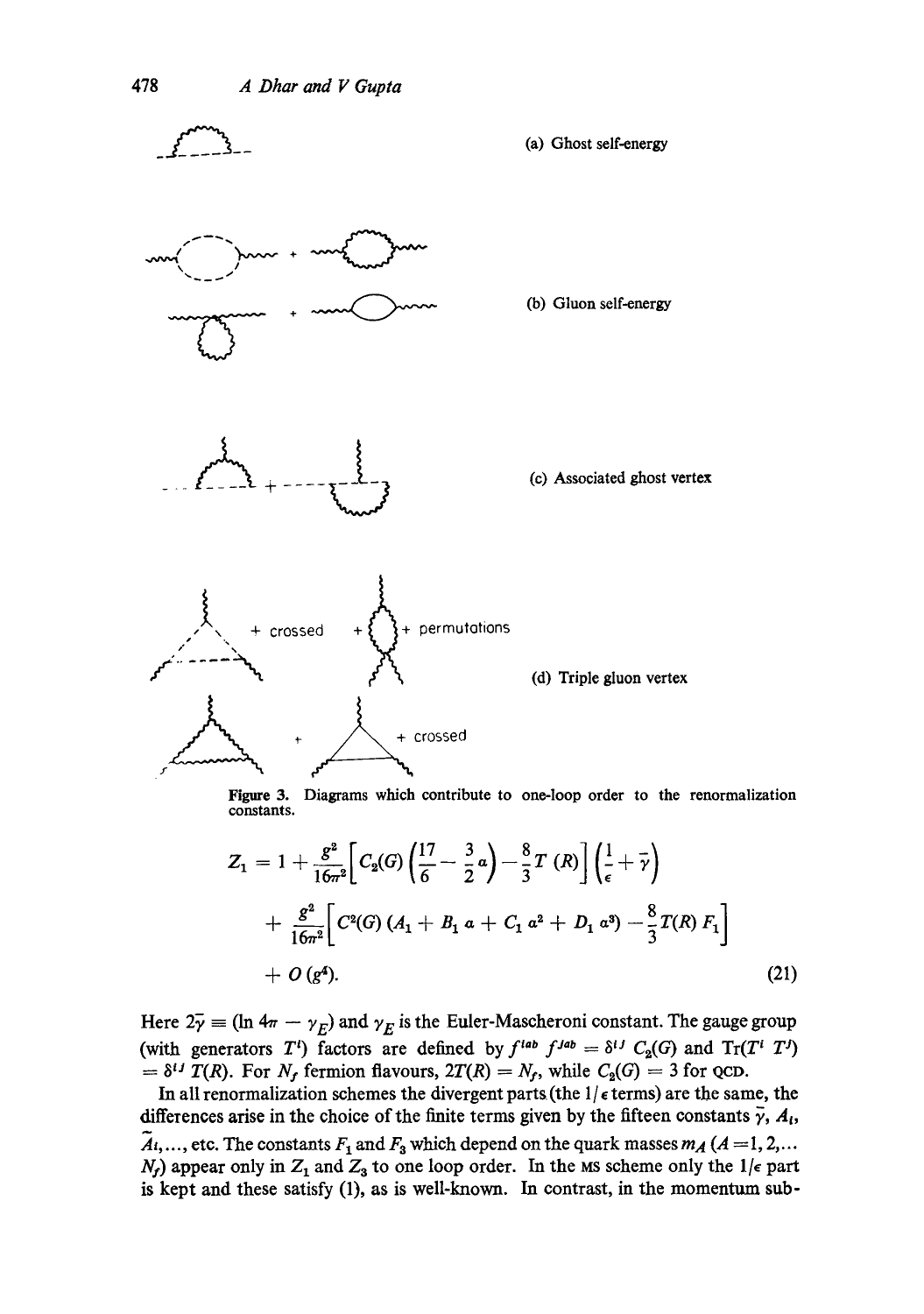traction schemes the Z's contain a finite part. It is obvious from  $(18-21)$  that, in these schemes, unless the coefficient of  $a^3$  *(i.e. D<sub>1</sub>)* vanishes and the quark mass contributions (*i.e.*  $F_1$  and  $F_3$ ) are equal, there is no hope of satisfying (1) in general.

In both smos and AMOS  $Z_3$  and  $\tilde{Z}_3$  are the same and one finds

$$
\widetilde{A}_3 = 1, \, \widetilde{B_3} = 0; \, A_3 = \frac{97}{36}, \, B_3 = \frac{1}{2}, \, C_3 = \frac{1}{4}, \tag{22}
$$

$$
F_3 \ (M_A) = \frac{5}{6} - \frac{1}{2N_f} \sum_{A=1}^{N_f} \left[ \ln M_A + 4M_A + \left( \frac{1}{2} + M_A - 4M_A^2 \right) J \left( M_A \right) \right],
$$
\n(23)

where

$$
J(M_A) = \frac{2}{(1+4M_A)^{1/2}} \ln \left\{ \frac{(1+4M_A)^{1/2}+1}{(1+4M_A)^{1/2}-1} \right\}, \ M_A = \frac{m_A^2}{M^2}.
$$
 (24)

The values of the constants appearing in  $Z_1$  and  $Z_1$  are different in SMOS and AMOS and these are distinguished by subscripts S and A respectively. In SMOS one can easily verify that  $D_{1S} = -1/24$ . Moreover, one finds

$$
F_{1S}(M_A) = \frac{3}{4} - \frac{1}{2N_f} \sum_{A=1}^{N_f} \left[ \ln M_A + \left( \frac{1}{2} + 2 M_A^2 \right) J(M_A) + \left( \frac{2}{3} - M_A \right) K(M_A) \right],
$$
\n(25)

where

$$
K(M_A) = \int_{0}^{1} y \, dy \int_{0}^{1} dx \, [M_A + y - y^2 (1 - x + x^2)]^{-1}
$$
 (26)

Since  $F_{1S} \neq F_{3S}$  and  $D_{1S} \neq 0$  it is not necessary to perform the extremely tedious calculation of the other constants in  $Z_1$  and  $\overline{Z}_1$  to see, in view of the general discussion of  $\S$  3a, that in smos (1) is not satisfied even to one-loop order, in general (Celmaster and Gonsalves 1979).

In contrast, in AMOS

$$
\tilde{A}_{1A} = 0, \quad \tilde{B}_{1A} = -\frac{1}{2}, \quad \tilde{C}_{1A} = 0;
$$
\n(27a)

$$
A_{1A} = \frac{61}{36}, \quad B_{1A} = 0, \quad C_{1A} = \frac{1}{4}, \quad D_{1A} = 0, \quad F_{1A} = F_3. \tag{27b}
$$

From (22) and (2T) one can easily see that (1) is obeyed in AMOS, to one-loop order, in an arbitrary covariant gauge including quark masses.